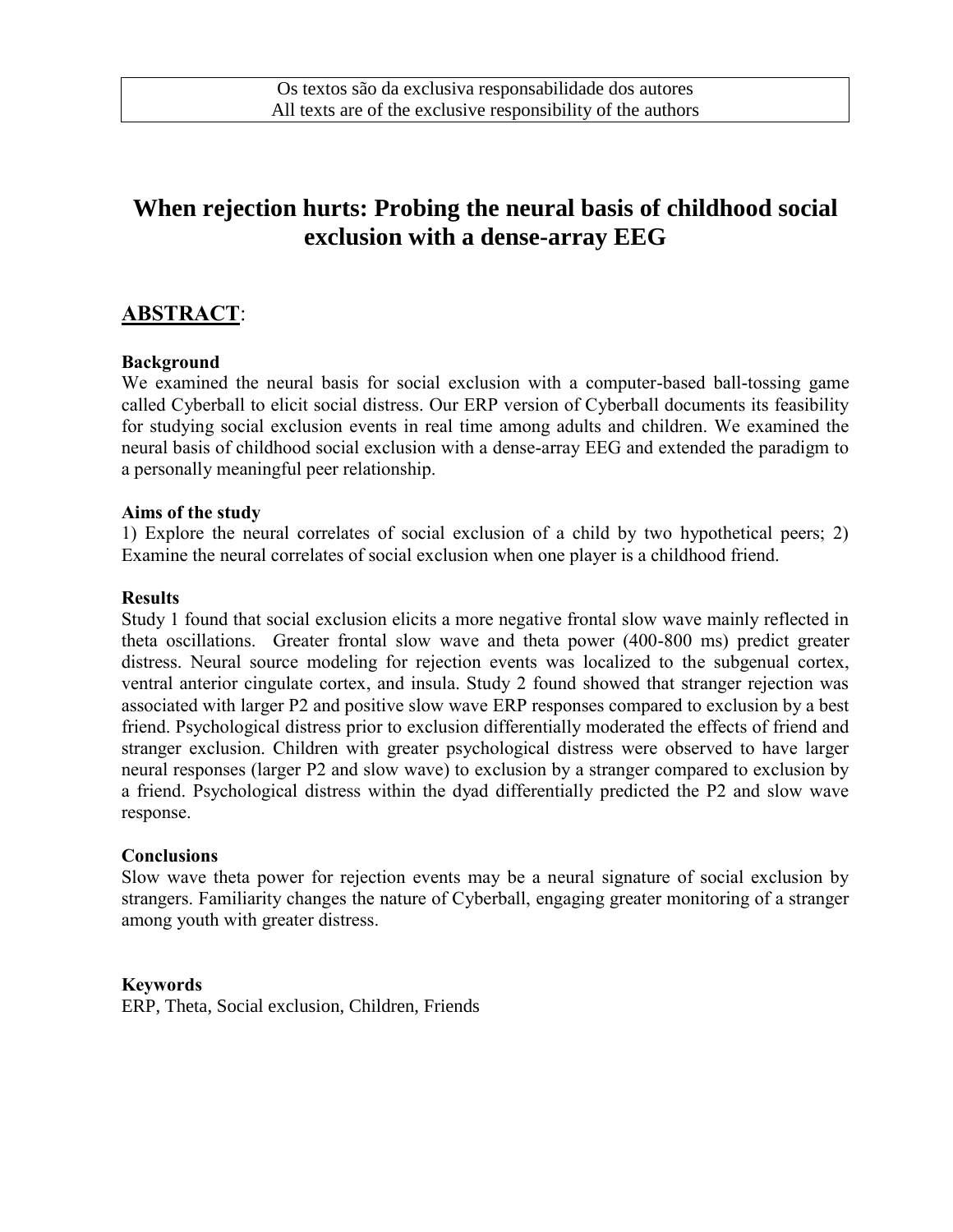### **Published Work:**

Baddam, S., Laws, H., Crawford, J.L., Wu, J., Bolling, D.Z., Mayes, L.C., Crowley, M.J. (2016). What they bring: Baseline psychological distress differentially predicts neural response in social exclusion by children's friends and strangers in best friend dyads. Social Cognitive and Affective Neuroscience.

Bolling, D., Pitskel, N., Deen, B., Crowley, M., Mayes, L., Pelphrey, K. (2011). Development of Neural Systems for Processing Social Exclusion from Childhood to Adolescence. *Developmental Science, 14*(6), 1431-1444. doi: 10.1111/j.1467-7687.2011.01087.x

Bolling, D., Pitskel, N., Deen, B., Crowley, M., McPartland, J., Kaiser, M. D., …, Pelphrey, K. (2011). Enhanced neural responses to rule violation in children with autism: A comparison to social exclusion. *Developmental Cognitive Neuroscience, 1*(3), 280-294. doi: 10.1016/j.dcn.2011.02.002

Bolling, D., Pitskel, N., Deen, B., Crowley, M., Mayes, L., Pelphrey, K. (2011). Dissociable brain mechanisms for processing social exclusion and rule violation. *Neuroimage, 54*(3), 2462- 2471. doi: 10.1016/j.neuroimage.2010.10.049

Crowley, M., Wu, J., McCarty, E., David, D., Bailey, C., Mayes, L. (2009). Exclusion and micro-rejection: event-related potential response predicts mitigated distress. *Neuroreport, 20*(17), 1518-1522. doi: 10.1097/WNR.0b013e328330377a

McPartland, J., Crowley, M., Perszyk, D., Naples, A., Mukerji, C., Wu, J. … Mayes, L. (2011). Temporal dynamics reveal atypical brain response to social exclusion in autism. *Developmental Cognitive Neuroscience, 1*(3), 271-279. doi: 10.1016/j.dcn.2011.02.003

Sreekrishnan, A., Herrera, T. A., Wu, J., Borelli, J. L., White, L., Rutherford, H., Mayes, L., & Crowley, M. (2014). Kin rejection: Social signals, neural response and perceived distress during social exclusion. *Developmental Science, 17*(6), 1029-1041. doi: 10.1111/desc.12191

van Noordt, S., White, L., Wu, J., Mayes, L., & Crowley, M. (2015). Social exclusion modulates event-related frontal theta and tracks ostracism distress in children. *NeuroImage, 118*, 248-255. doi: 10.1016/j.neuroimage.2015.05.085

White, L., Wu, J., Borelli, J., Mayes, L., & Crowley, L. (2013). Play it again: neural responses to reunion with excluders predicted by attachment patterns. *Developmental Science, 16*(6), 850- 863. doi: 10.1111/desc.12035

White, L. O., Wu, J., Borelli, J. L., Rutherford, H. J., David, D. H., Kim-Cohen, J., … Crowley, M. J. (2012). Attachment dismissal predicts frontal slow-wave ERPs during rejection by unfamiliar peers. *Emotion, 12*(4), 690-700